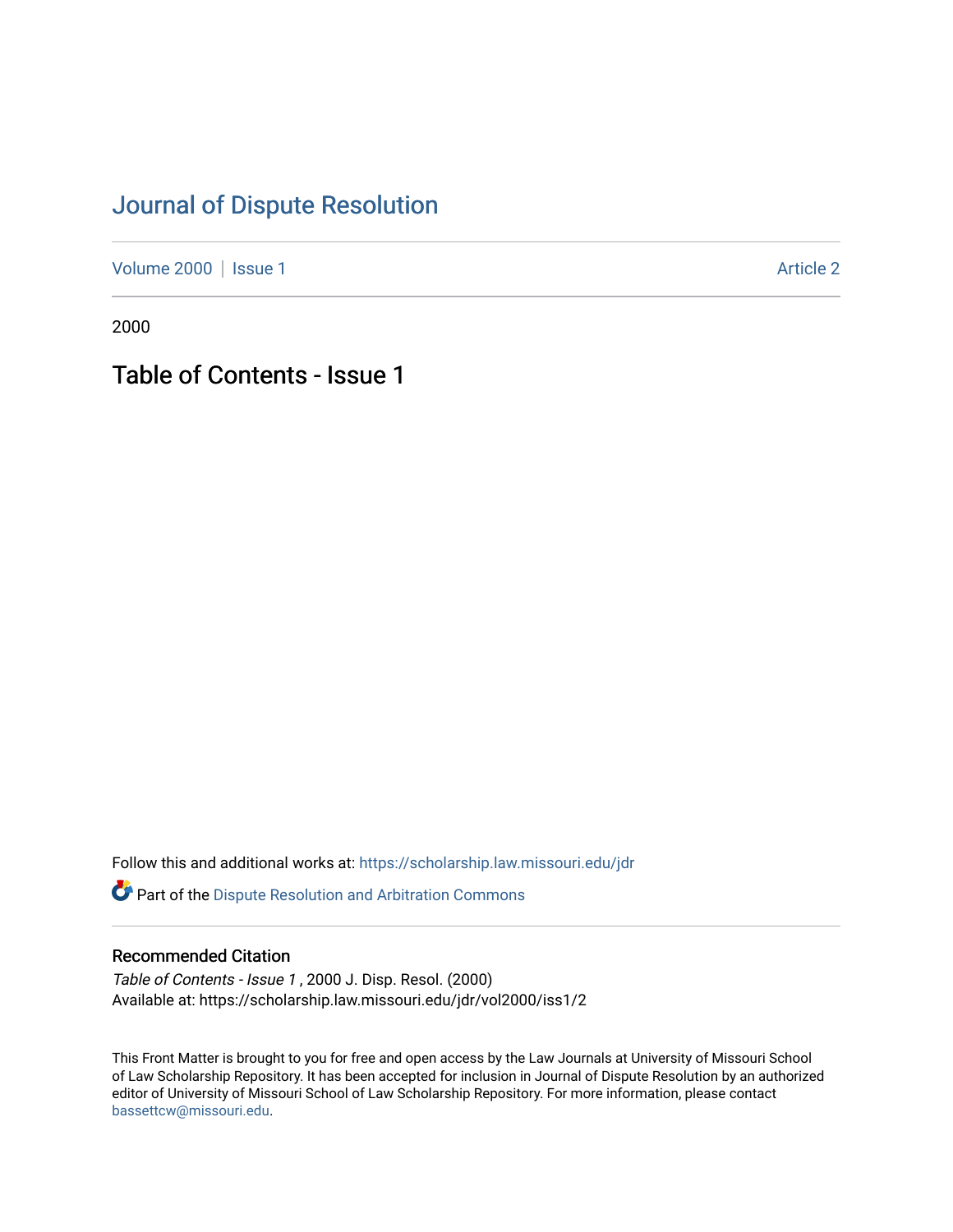### **JOURNAL OF** et al.: Table of Contents - Issue 1

# **DISPUTE RESOLUTION**

### VOLUME 2000, **NUMBER 1**

 $\ddot{\phantom{a}}$ 

#### **CONTENTS**

|                                                                                                                                                                                                                                | $\mathbf{1}$ |
|--------------------------------------------------------------------------------------------------------------------------------------------------------------------------------------------------------------------------------|--------------|
| <b>SYMPOSIUM</b>                                                                                                                                                                                                               |              |
| The Future of ADR (etc.) (etc.) (etc.) (etc.) (etc.) (etc.) (etc.) (etc.) (etc.) (etc.) (etc.) (etc.) (etc.) (                                                                                                                 | 3            |
| Continuing the Conversation about the Current Status and the Future                                                                                                                                                            | 11           |
| Variations in Mediation: How--and Why--Legal Mediators                                                                                                                                                                         | 41           |
|                                                                                                                                                                                                                                | 63           |
|                                                                                                                                                                                                                                | 71           |
| Turning the Ship of State (and according to the State of State of State of State of State of State of State of State of State of State of State of State of State of State of State of State of State of State of State of Sta | 79           |
| Is Binding Arbitration a Form of ADR?:<br>An Argument That the Term "ADR" Has Begun to Outlive Its Usefulness  Jean R. Sternlight                                                                                              | 97           |
| <b>COMMENTS</b>                                                                                                                                                                                                                |              |
| The Concern Over Confidentiality in Mediation--An In-Depth Look<br>at the Protection Provided by the Uniform Mediation Act  Mindy D. Rufenacht                                                                                 | 113          |
| Consensual Approaches to Resolving Public Policy Disputes  Brett A. Williams                                                                                                                                                   | 135          |
| <b>NOTES</b>                                                                                                                                                                                                                   |              |
| The Search to Clarify an Elusive Standard: What Relationships Between                                                                                                                                                          | 153          |
| Appeals from Arbitration Orders Under the Federal Arbitration Act:<br>Pro-arbitration Policy Clashes with the Right to Appeal Final Decisions  Sarah Baxter                                                                    | 165          |
| The Role of Federal Courts in Assisting International Arbitration Thurston K. Cromwell                                                                                                                                         | 177          |
| Arbitration Agreements Between Employers and Employees:                                                                                                                                                                        | 187          |
| Federalism Versus the Greater Good Should Powerful Franchisors Be Allowed<br>to Contract for the Home Court Advantage Through Forum Selection Clauses?  Nathan E. Ross                                                         | 199          |